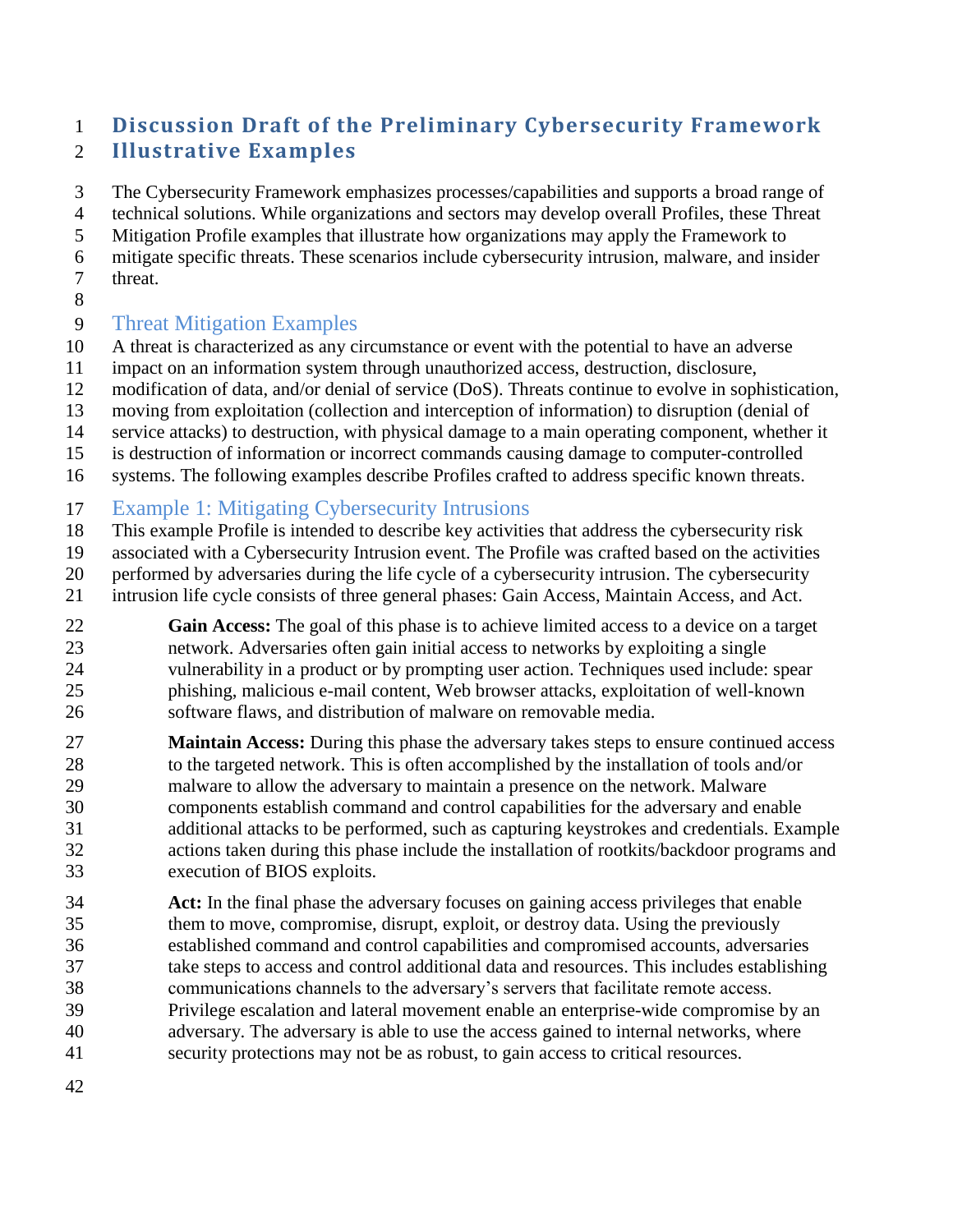# 43 Threat Mitigation Profile: Cybersecurity Intrusion 43<br>44

| <b>Function</b> | Category                                  | <b>Subcategories</b>                                                                                                                                                                                                                                                                                                                                                                                                                                                                                                                                                                                                                                                                                                                                                                                                                                                           | IR                    | <b>Comment</b>                                                                                                                                                                                                                                                                                                                                                                                   |
|-----------------|-------------------------------------------|--------------------------------------------------------------------------------------------------------------------------------------------------------------------------------------------------------------------------------------------------------------------------------------------------------------------------------------------------------------------------------------------------------------------------------------------------------------------------------------------------------------------------------------------------------------------------------------------------------------------------------------------------------------------------------------------------------------------------------------------------------------------------------------------------------------------------------------------------------------------------------|-----------------------|--------------------------------------------------------------------------------------------------------------------------------------------------------------------------------------------------------------------------------------------------------------------------------------------------------------------------------------------------------------------------------------------------|
| Identify        | <b>Risk</b>                               | Identify threats to<br>$\bullet$                                                                                                                                                                                                                                                                                                                                                                                                                                                                                                                                                                                                                                                                                                                                                                                                                                               | <b>NIST SP 800-53</b> | Allows the organization                                                                                                                                                                                                                                                                                                                                                                          |
|                 | Assessment                                | organizational assets (both<br>internal and external)                                                                                                                                                                                                                                                                                                                                                                                                                                                                                                                                                                                                                                                                                                                                                                                                                          | Rev. 4<br>PM-16       | to identify current<br>known IP addresses for                                                                                                                                                                                                                                                                                                                                                    |
|                 |                                           |                                                                                                                                                                                                                                                                                                                                                                                                                                                                                                                                                                                                                                                                                                                                                                                                                                                                                |                       | adversary servers and                                                                                                                                                                                                                                                                                                                                                                            |
|                 |                                           | Identify providers of threat<br>$\bullet$                                                                                                                                                                                                                                                                                                                                                                                                                                                                                                                                                                                                                                                                                                                                                                                                                                      | <b>ISO/IEC 27001</b>  | block inbound and                                                                                                                                                                                                                                                                                                                                                                                |
|                 |                                           | information                                                                                                                                                                                                                                                                                                                                                                                                                                                                                                                                                                                                                                                                                                                                                                                                                                                                    | A.13.1.2              | outbound connections to                                                                                                                                                                                                                                                                                                                                                                          |
| Protect         | Awareness and<br>Training                 | Provide awareness and training<br>$\bullet$<br>that ensures that general users<br>understand roles &<br>responsibilities and act<br>accordingly<br>Provide awareness and training<br>$\bullet$<br>that ensures that privileged<br>users (e.g. system, network,<br>industrial control system,<br>database administrators)<br>understand roles &<br>responsibilities and act<br>accordingly<br>Provide awareness and training<br>$\bullet$<br>that ensures that third-party<br>stakeholders (suppliers,<br>customers, partners) understand<br>roles & responsibilities and act<br>accordingly<br>Provide awareness and training<br>$\bullet$<br>that ensures that senior<br>executives understand roles &<br>responsibilities and act<br>accordingly<br>Provide awareness and training<br>that ensures that physical and<br>information security personnel<br>understand roles & | CCS CSC9              | this source.<br>Training that is shaped<br>by the existing threat<br>landscape provides<br>employees with an<br>awareness of active<br>threats and the basic<br>cybersecurity knowledge<br>needed to identify<br>suspicious applications<br>and not to open unknown<br>email attachments. The<br>benefit of awareness and<br>training can be<br>extremely high and has a<br>relatively low cost. |
|                 |                                           | responsibilities and act                                                                                                                                                                                                                                                                                                                                                                                                                                                                                                                                                                                                                                                                                                                                                                                                                                                       |                       |                                                                                                                                                                                                                                                                                                                                                                                                  |
| Protect         | Information                               | accordingly<br>Develop, document, and<br>$\bullet$                                                                                                                                                                                                                                                                                                                                                                                                                                                                                                                                                                                                                                                                                                                                                                                                                             | <b>NIST SP 800-53</b> | An effective patch                                                                                                                                                                                                                                                                                                                                                                               |
|                 | Protection<br>Processes and<br>Procedures | maintain under configuration<br>control a current baseline<br>configuration of information<br>technology / operations<br>technology systems                                                                                                                                                                                                                                                                                                                                                                                                                                                                                                                                                                                                                                                                                                                                    | Rev. 4<br>$CM-2$      | management process<br>provides another<br>potential defense against<br>malware. Many exploits<br>use well-known software<br>flaws for which patches<br>are available. A mature<br>patch management<br>process makes it harder                                                                                                                                                                    |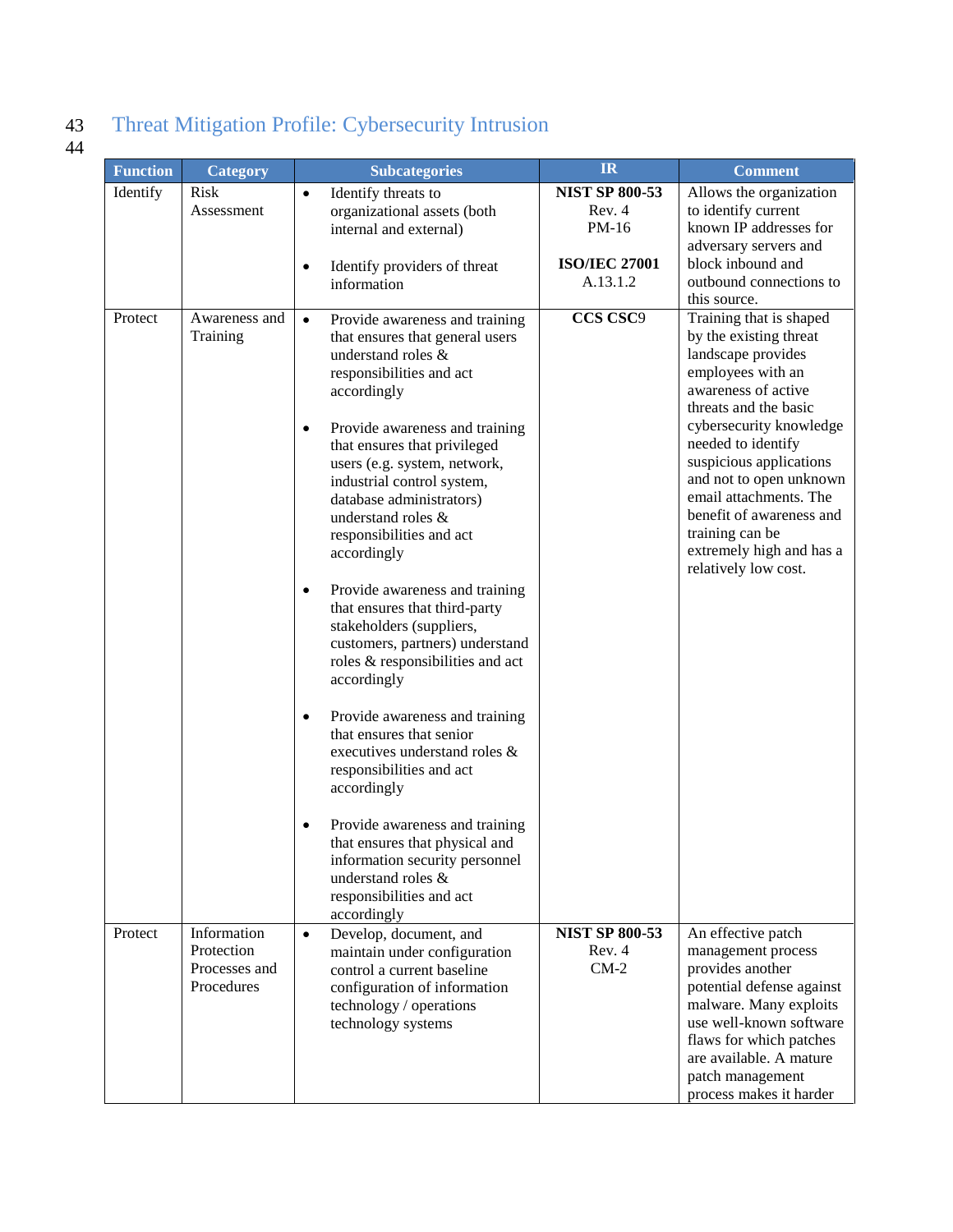| <b>Function</b> | <b>Category</b>                      | <b>Subcategories</b>                                                                                                                                                                                                                                                                                                                                                | <b>IR</b>                                                           | <b>Comment</b>                                                                                                                                                                                                                                                                       |
|-----------------|--------------------------------------|---------------------------------------------------------------------------------------------------------------------------------------------------------------------------------------------------------------------------------------------------------------------------------------------------------------------------------------------------------------------|---------------------------------------------------------------------|--------------------------------------------------------------------------------------------------------------------------------------------------------------------------------------------------------------------------------------------------------------------------------------|
|                 |                                      |                                                                                                                                                                                                                                                                                                                                                                     |                                                                     | for an adversary to craft<br>an initial exploit. It is<br>important that critical<br>infrastructure install<br>updated patches; test<br>patches for potential<br>operational impacts; and<br>ensure that the patches<br>do not introduce new<br>vulnerabilities.                     |
| Protect         | Protective<br>Technology             | Implement and maintain<br>$\bullet$<br>technology that enforces<br>policies to employ a deny-all,<br>permit-by-exception policy to<br>allow the execution of<br>authorized software programs<br>on organizational systems (i.e.,<br>Whitelisting of applications and<br>network traffic)<br>Determine, document, and<br>$\bullet$<br>implement physical and logical | CCS CSC 6<br><b>COBIT</b><br>APO11.04                               | Application whitelisting<br>ensures that only<br>approved applications<br>may run. This mitigation<br>approach can also<br>prevent the installation<br>of known malicious<br>code.<br>Auditing and logging<br>operates in direct support<br>of other Detect,<br>Respond, and Recover |
|                 |                                      | system audit and log records in<br>accordance with organizational<br>auditing policy                                                                                                                                                                                                                                                                                |                                                                     | Framework Functions.                                                                                                                                                                                                                                                                 |
| Detect          | Security<br>Continuous<br>Monitoring | Perform network monitoring<br>$\bullet$<br>for cybersecurity events flagged<br>by the detection system or<br>process                                                                                                                                                                                                                                                | <b>NIST SP 800-53</b><br>Rev. 4<br>CM-1, CA-7,<br>AC-2, SC-5, SI-4  | Monitoring can detect<br>and quarantine email that<br>contains malware prior<br>to delivery. Malware can<br>be identified using                                                                                                                                                      |
|                 |                                      | Perform physical monitoring<br>٠<br>for cybersecurity events flagged<br>by the detection system or<br>process                                                                                                                                                                                                                                                       | <b>NIST SP 800-53</b><br>Rev. 4<br>CM-1, CA-7, PE-3,<br>PE-6, PE-20 | signatures that uniquely<br>identify specific malware<br>components. Malware<br>signatures must be<br>frequently updated to                                                                                                                                                          |
|                 |                                      | Perform personnel monitoring<br>$\bullet$<br>for cybersecurity events flagged<br>by the detection system or<br>process                                                                                                                                                                                                                                              | <b>NIST SP 800-53</b><br>Rev. 4<br>CM-1, CA-7                       | ensure that emerging<br>malware threats can be<br>identified and eradicated<br>before users within the<br>organization can launch                                                                                                                                                    |
|                 |                                      | Employ malicious code<br>$\bullet$<br>detection mechanisms on<br>network devices and systems to<br>detect and eradicate malicious<br>code                                                                                                                                                                                                                           | <b>ISO/IEC 27001</b><br>A.10.4.2<br><b>ISO/IEC 27001</b>            | them.<br>Monitoring also allows<br>the organization to detect<br>unusual or anomalous<br>system behaviors that<br>may indicate that a                                                                                                                                                |
|                 |                                      | Detect the use of mobile code<br>$\bullet$<br>and implement corrective<br>actions when unacceptable<br>mobile code is detected                                                                                                                                                                                                                                      | 10.2.2<br><b>NIST SP 800-53</b><br>Rev. 4                           | system has been infected<br>with malware.<br>Automated malware<br>detection solutions can<br>be configured to block                                                                                                                                                                  |
|                 |                                      | Perform personnel and system<br>$\bullet$<br>monitoring activities over<br>external service providers                                                                                                                                                                                                                                                               | CM-1, CA-7, PE-3,<br>PE-6, PE-20                                    | connections to servers<br>that are known to host<br>malware or that malware                                                                                                                                                                                                          |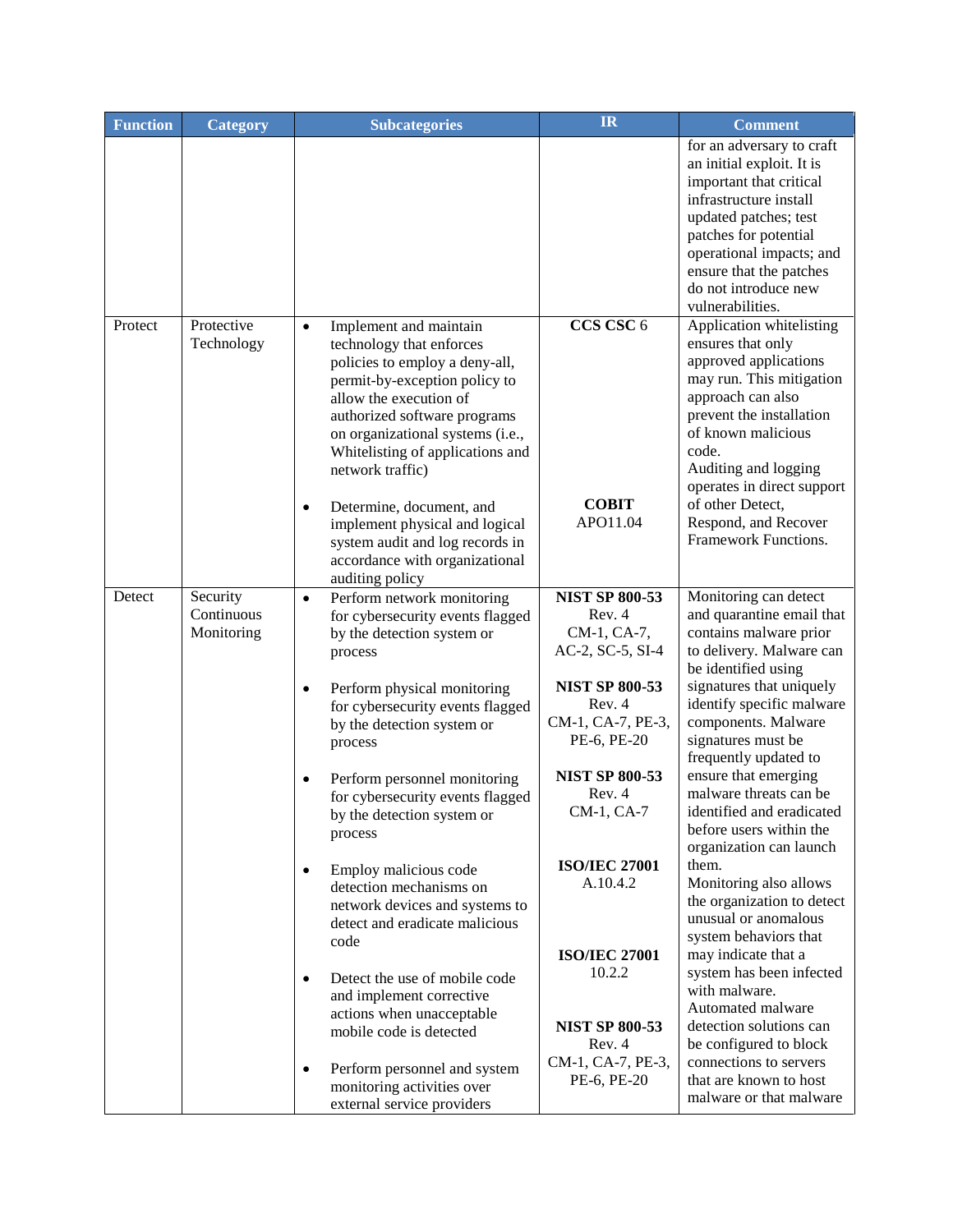| <b>Function</b> | <b>Category</b> | <b>Subcategories</b>                                                                                                                                                           | IR                                                                 | <b>Comment</b>                                                                                                                                                                              |
|-----------------|-----------------|--------------------------------------------------------------------------------------------------------------------------------------------------------------------------------|--------------------------------------------------------------------|---------------------------------------------------------------------------------------------------------------------------------------------------------------------------------------------|
|                 |                 | Perform periodic checks for<br>$\bullet$<br>unauthorized personnel,<br>network connections, devices,<br>software<br>Perform periodic assessments<br>$\bullet$                  | <b>NIST SP 800-53</b><br>Rev. 4<br>CM-1, CA-7                      | software is known to<br>communicate with.                                                                                                                                                   |
|                 |                 | to identify vulnerabilities that<br>could be exploited by<br>adversaries (aka Penetration<br>testing)                                                                          |                                                                    |                                                                                                                                                                                             |
| Respond         | Planning        | Execute the organization's<br>$\bullet$<br>incident response plan                                                                                                              | CCS CSC 18<br><b>NIST SP 800-53</b><br>Rev. 4<br>$IR-1, IR-2$      | After an attack is<br>recognized, the security<br>team should use the<br>organization's response<br>plan to determine the<br>appropriate, coordinated<br>response to the type of<br>attack. |
| Respond         | Analysis        | Investigate anomalies,<br>$\bullet$<br>including cybersecurity events<br>(from network, physical, or<br>personnel monitoring) flagged<br>by the detection system or<br>process | <b>ISO/IEC 27001</b><br>A.06.02.01                                 | It is important to<br>understand the scope of<br>the incident, the extent<br>of damage, the level of<br>sophistication<br>demonstrated by the<br>adversary, and the stage                   |
|                 |                 | Conduct an impact assessment<br>$\bullet$<br>(damage/scope)<br>Perform forensics                                                                                               | <b>ISO/IEC 27001</b><br>A.06.02.01                                 | the attack is in. This<br>knowledge helps to<br>determine if an attack is<br>localized on an                                                                                                |
|                 |                 | $\bullet$                                                                                                                                                                      | <b>ISO/IEC 27001</b><br>A.13.02.02<br>A.13.02.03                   | organization's machine<br>or if the adversary has a<br>persistent presence on<br>the network and the                                                                                        |
|                 |                 | Classify the incident<br>$\bullet$                                                                                                                                             | <b>ISO/IEC 27001</b><br>A.13.0<br>A.13.02<br>A.03.06<br>A.07.4.2.1 | scope is enterprise-wide.<br>Organization should<br>compare attack data<br>against current and<br>predicted attack models<br>to gain meaningful<br>insight into the attack.                 |
| Respond         | Improvements    | $\bullet$<br>Incorporate lessons learned into<br>plans                                                                                                                         | <b>ISO/IEC 27001</b><br>A.13.02.02<br><b>NIST SP 800-53</b>        | Document the lessons<br>learned from the<br>intrusion and use them to<br>enhance organizational                                                                                             |
|                 |                 | Update response strategies<br>$\bullet$                                                                                                                                        | Rev. 4<br>$PM-9$                                                   | cybersecurity processes.                                                                                                                                                                    |

45 46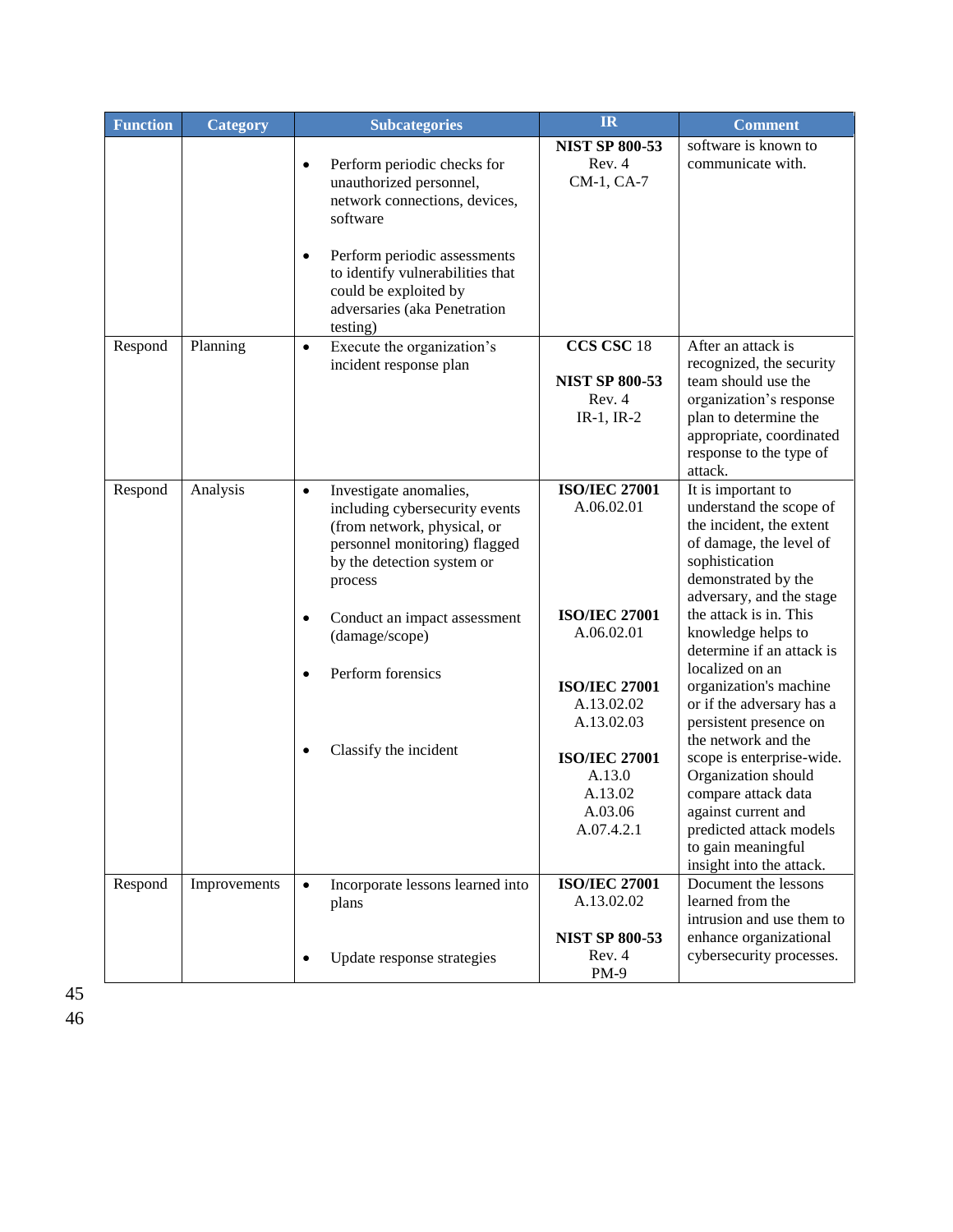### 47 Example 2: Malware

48 It has been shown that critical infrastructure can be susceptible to low-level threats that cause

- 49 ancillary disruption. Recent attacks suggest that malware infections pose a significant threat to
- 50 organizational assets. Key features of malware attacks include the exploitation of outdated
- 51 patches, ingress through back channels, denial of service based on exploited systems and failing
- 52 network hardware, escalation of presence, and the prevalence of a 'fortress mentality.'
- 53

## 54 Threat Mitigation Profile: Malware

| <b>Function</b> | Category            | <b>Subcategories</b>                                                                                                                                                                                                   | <b>IR</b>                                                        | <b>Comment</b>                                                                                     |
|-----------------|---------------------|------------------------------------------------------------------------------------------------------------------------------------------------------------------------------------------------------------------------|------------------------------------------------------------------|----------------------------------------------------------------------------------------------------|
| Identify        | Asset<br>Management | Inventory and track physical<br>$\bullet$<br>devices and systems within the<br>organization                                                                                                                            | <b>ISO/IEC 27001</b><br>A.7.1.1, A.7.1.2                         | Understanding of the<br>network architecture<br>must update with<br>changes. Potential             |
|                 |                     | Inventory software platforms<br>$\bullet$<br>and applications within the<br>organization                                                                                                                               | <b>COBIT</b><br>BAI03.04,<br>BAI09.01, BAI09,<br><b>BAI09.05</b> | backdoors must be<br>identified and mitigated.                                                     |
|                 |                     | Identify organizational network<br>$\bullet$<br>components and connections                                                                                                                                             | <b>ISO/IEC 27001</b><br>A.7.1.1                                  |                                                                                                    |
|                 |                     | Identify external information<br>$\bullet$<br>systems including processing,<br>storage, and service location                                                                                                           | <b>NIST SP 500-291</b><br>3, 4                                   |                                                                                                    |
|                 |                     | Identify classification/<br>$\bullet$<br>criticality/business value of<br>hardware, devices, and software                                                                                                              |                                                                  |                                                                                                    |
| Protect         | Access<br>Control   | Perform identity and credential<br>$\bullet$<br>management (including account<br>management, separation of<br>duties, etc.) for devices and<br>users                                                                   | <b>NIST SP 800-53</b><br>Rev. 4<br><b>AC</b> Family              | Access control should be<br>risk informed, should be<br>updated, and should<br>anticipate threats. |
|                 |                     | Enforce physical access control<br>$\bullet$<br>for buildings, stations,<br>substations, data centers, and<br>other locations that house<br>logical and virtual information<br>technology and operations<br>technology | <b>ISO/IEC 27001</b><br>A.9.1, A.9.2,<br>A.11.4, A.11.6,         |                                                                                                    |
|                 |                     | Protect remote access to<br>$\bullet$<br>organizational networks to<br>include telework guidance,<br>mobile devices access<br>restrictions, and cloud<br>computing policies/procedures                                 | <b>COBIT</b><br>APO13.01,<br>DSS01.04,<br>DSS05.03               |                                                                                                    |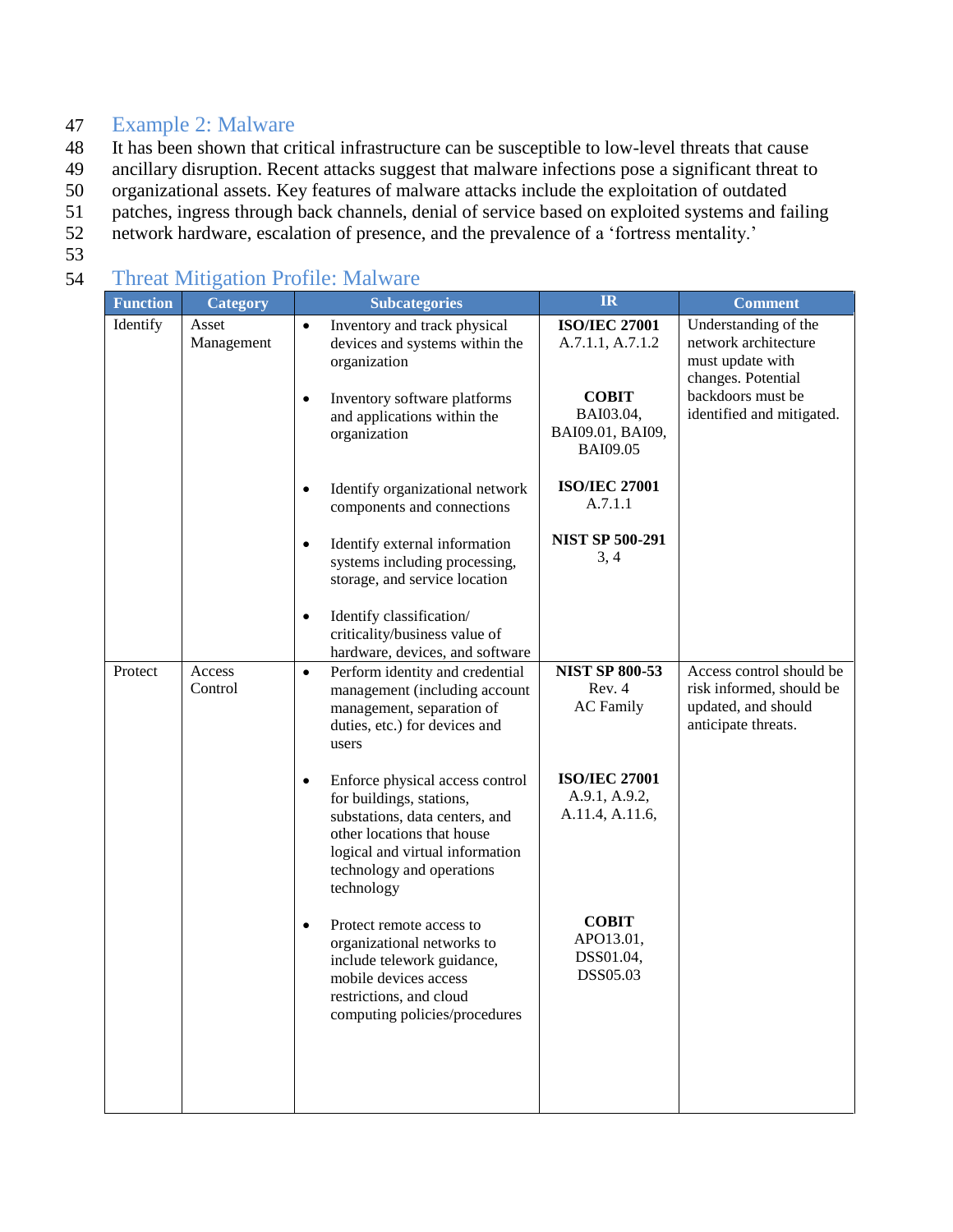| <b>Function</b> | Category                                                 | <b>Subcategories</b>                                                                                                                                                                                                           | <b>IR</b>                                    | <b>Comment</b>                                                                                                                                                                                                             |
|-----------------|----------------------------------------------------------|--------------------------------------------------------------------------------------------------------------------------------------------------------------------------------------------------------------------------------|----------------------------------------------|----------------------------------------------------------------------------------------------------------------------------------------------------------------------------------------------------------------------------|
|                 |                                                          | Enforce access restrictions<br>$\bullet$<br>including implementation of<br>Attribute-/Role-based access<br>control, permission revocation,<br>network access control<br>technology                                             | <b>CCS CSC 12, 15</b>                        |                                                                                                                                                                                                                            |
|                 |                                                          | Protect network integrity by<br>٠<br>segregating<br>networks/implementing<br>enclaves                                                                                                                                          | <b>ISO/IEC 27001</b><br>A.10.1.4, A.11.4.5   |                                                                                                                                                                                                                            |
| Protect         | Awareness and<br>Training                                | $\bullet$<br>Provide awareness and training<br>that ensures that general users<br>understand roles &<br>responsibilities and act<br>accordingly                                                                                | <b>COBIT</b><br>APO07.03,<br><b>BAI05.07</b> | Partners must be<br>educated as to the impact<br>they or their systems<br>may have on critical<br>infrastructure.<br>Employees must have                                                                                   |
|                 |                                                          | Provide awareness and training<br>٠<br>that ensures that privileged<br>users (e.g. system, network,<br>industrial control system,<br>database administrators)<br>understand roles &<br>responsibilities and act<br>accordingly | <b>ISO/IEC 27001</b><br>A.8.2.2              | ongoing understanding<br>of malware that reflects<br>the current threat<br>landscape.                                                                                                                                      |
|                 |                                                          | Provide awareness and training<br>$\bullet$<br>that ensures that third-party<br>stakeholders (suppliers,<br>customers, partners) understand<br>roles & responsibilities and act<br>accordingly                                 | <b>NIST SP 800-53</b><br>Rev. 4<br>$AT-3$    |                                                                                                                                                                                                                            |
|                 |                                                          | Provide awareness and training<br>٠<br>that ensures that senior<br>executives understand roles &<br>responsibilities and act<br>accordingly                                                                                    | CCS CSC 9                                    |                                                                                                                                                                                                                            |
|                 |                                                          | Provide awareness and training<br>$\bullet$<br>that ensures that physical and<br>information security personnel<br>understand roles &<br>responsibilities and act<br>accordingly                                               | <b>ISO/IEC 27001</b><br>A.8.2.2              |                                                                                                                                                                                                                            |
| Protect         | Information<br>Protection<br>Processes and<br>Procedures | Develop, document, and<br>$\bullet$<br>maintain under configuration<br>control a current baseline<br>configuration of information<br>technology / operations<br>technology systems                                             | <b>CCS CSC 3, 10</b>                         | Aggressive patch<br>management is<br>particularly important in<br>the critical infrastructure<br>setting. Patches should<br>be thoroughly tested<br>prior to deployment to<br>ensure that the patch<br>does not negatively |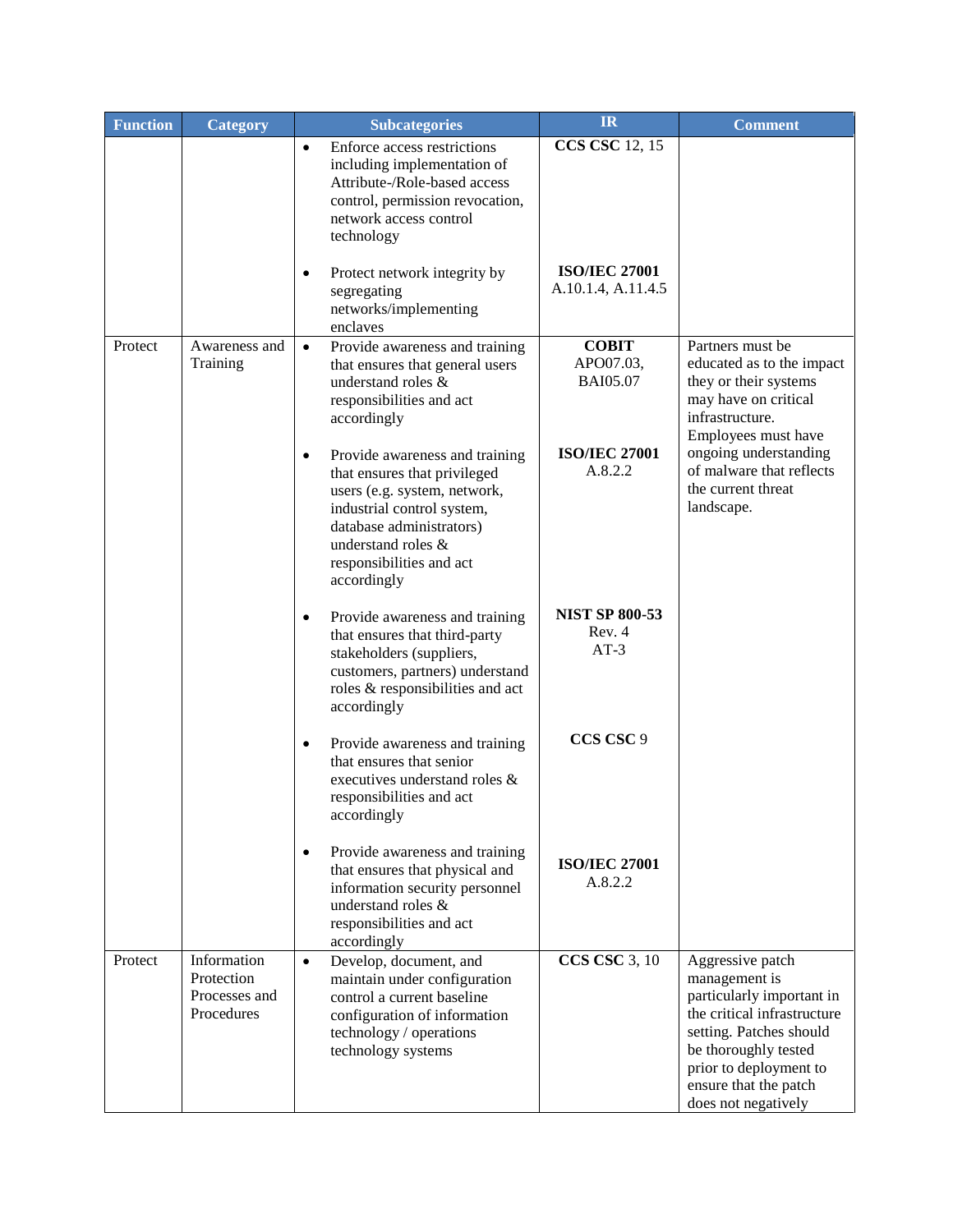| <b>Function</b> | <b>Category</b>          | <b>Subcategories</b>                                                                                                                                                                                                                                                                     | <b>IR</b>                                                     | <b>Comment</b>                                                                                                                                                                                                                                                  |
|-----------------|--------------------------|------------------------------------------------------------------------------------------------------------------------------------------------------------------------------------------------------------------------------------------------------------------------------------------|---------------------------------------------------------------|-----------------------------------------------------------------------------------------------------------------------------------------------------------------------------------------------------------------------------------------------------------------|
|                 |                          |                                                                                                                                                                                                                                                                                          |                                                               | affect critical systems.<br>Rapid testing and<br>installation of new<br>patches is critical to<br>hardening the network<br>from malicious code<br>should it penetrate<br>existing barriers.                                                                     |
| Protect         | Protective<br>Technology | Implement and maintain<br>$\bullet$<br>technology that enforces<br>policies to employ a deny-all,<br>permit-by-exception policy to<br>allow the execution of<br>authorized software programs<br>on organizational systems (i.e.,<br>Whitelisting of applications and<br>network traffic) | CCS CSC 6                                                     | Protection of operational<br>technology is critically<br>important. These devices<br>should be separated from<br>all non-necessary<br>devices. Architecture<br>and security measures<br>must be updated with<br>changes to the network<br>and the cybersecurity |
|                 |                          | Restrict the use of removable<br>$\bullet$<br>media (including writable<br>portable storage devices),<br>personally/externally owned<br>devices, and network accessible<br>media locations                                                                                               | <b>NIST SP 800-53</b><br>Rev. 4<br>$AC-19$                    | landscape.                                                                                                                                                                                                                                                      |
|                 |                          | Determine, document, and<br>٠<br>implement physical and logical<br>system audit and log records in<br>accordance with organizational<br>auditing policy                                                                                                                                  | CCS CSC 14                                                    |                                                                                                                                                                                                                                                                 |
|                 |                          | Protect wireless network<br>$\bullet$<br>security including monitoring<br>for unauthorized<br>devices/networks, processes for<br>authorization and<br>authentication for wireless<br>networks, adequate encryption<br>to protect information<br>transmitted wirelessly                   | <b>ISO/IEC 27001</b><br>10.10.2                               |                                                                                                                                                                                                                                                                 |
|                 |                          | Protect operational technology<br>٠<br>(to include ICS, SCADA, DCS)                                                                                                                                                                                                                      | <b>COBIT</b><br>APO13.01,<br>BAI03.02                         |                                                                                                                                                                                                                                                                 |
| Detect          | Anomalies and<br>Events  | Identify and determine normal<br>$\bullet$<br>organizational behaviors and<br>expected data flow of<br>personnel, operations<br>technology, and information<br>systems                                                                                                                   | <b>NIST SP 800-53</b><br>Rev. 4<br>$SI-4$<br>$AT-3$<br>$CM-2$ | The organization should<br>have solid understanding<br>of the events that occur<br>on their operational<br>networks.                                                                                                                                            |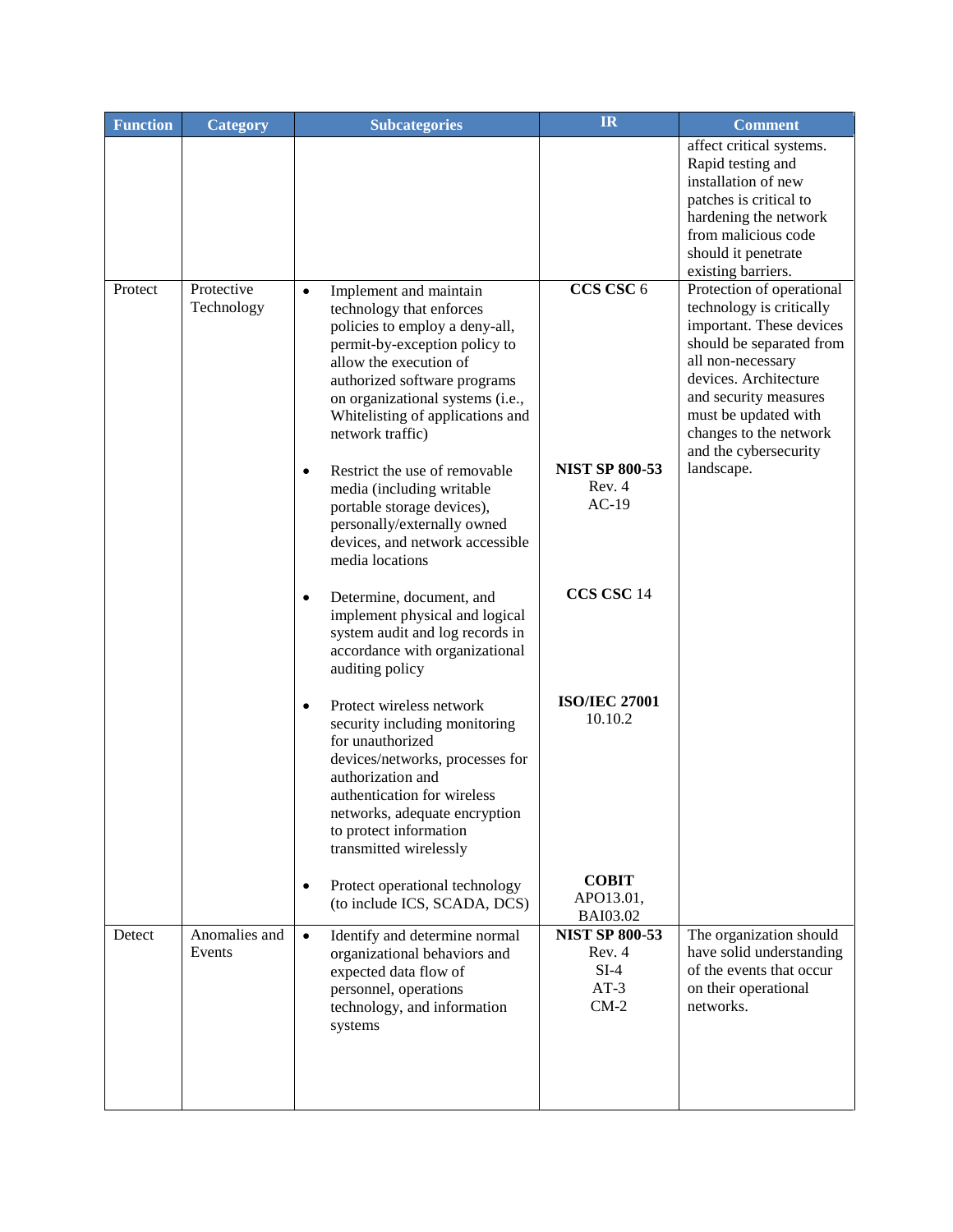| <b>Function</b> | <b>Category</b>                      | <b>Subcategories</b>                                                                                                                                                       | IR                                                                  | <b>Comment</b>                                                                                                          |
|-----------------|--------------------------------------|----------------------------------------------------------------------------------------------------------------------------------------------------------------------------|---------------------------------------------------------------------|-------------------------------------------------------------------------------------------------------------------------|
|                 |                                      | Characterize detected events<br>$\bullet$<br>(including through the use of<br>traffic analysis) to understand                                                              | <b>NIST SP 800-53</b><br>Rev. 4<br>$SI-4$                           |                                                                                                                         |
|                 |                                      | attack targets and how a<br>detected event is taking place                                                                                                                 |                                                                     |                                                                                                                         |
|                 |                                      | Perform data correlation among<br>$\bullet$<br>to improve detection and<br>awareness by bringing together<br>information from different<br>information sources or sensors. | <b>NIST SP 800-53</b><br>Rev. 4<br>$SI-4$                           |                                                                                                                         |
|                 |                                      | Assess the impact of detected<br>$\bullet$<br>cybersecurity events to inform<br>response & recovery activity                                                               | <b>NIST SP 800-53</b><br>Rev. 4<br>$SI-4$                           |                                                                                                                         |
| Detect          | Security<br>Continuous<br>Monitoring | Perform network monitoring<br>$\bullet$<br>for cybersecurity events flagged<br>by the detection system or<br>process                                                       | <b>ISO/IEC 27001</b><br>A.10.10.2,<br>A.10.10.4<br>A.10.10.5        | Monitoring should be<br>adjusted to detect not<br>only presently<br>understood threats but<br>also predicted threats.   |
|                 |                                      | Perform physical monitoring<br>$\bullet$<br>for cybersecurity events flagged<br>by the detection system or<br>process                                                      | <b>NIST SP 800-53</b><br>Rev. 4<br>CM-1, CA-7, PE-3,<br>PE-6, PE-20 | Organizations should test<br>systems for<br>vulnerabilities that may<br>expose them to current<br>or predicted threats. |
|                 |                                      | Perform personnel monitoring<br>$\bullet$<br>for cybersecurity events flagged<br>by the detection system or<br>process                                                     | <b>NIST SP 800-53</b><br>Rev. 4<br>CM-1, CA-7                       |                                                                                                                         |
|                 |                                      | Employ malicious code<br>$\bullet$<br>detection mechanisms on<br>network devices and systems to<br>detect and eradicate malicious<br>code                                  | <b>COBIT</b><br>DSS05.01                                            |                                                                                                                         |
|                 |                                      | Detect the use of mobile code<br>and implement corrective<br>actions when unacceptable<br>mobile code is detected                                                          | <b>ISO/IEC 27001</b><br>A.10.4.2                                    |                                                                                                                         |
|                 |                                      | Perform personnel and system<br>$\bullet$<br>monitoring activities over<br>external service providers                                                                      | <b>ISO/IEC 27001</b><br>10.2.2                                      |                                                                                                                         |
|                 |                                      | Perform periodic checks for<br>$\bullet$<br>unauthorized personnel,<br>network connections, devices,<br>software                                                           | <b>NIST SP 800-53</b><br>Rev. 4<br>CM-1, CA-7, PE-3,<br>PE-6, PE-20 |                                                                                                                         |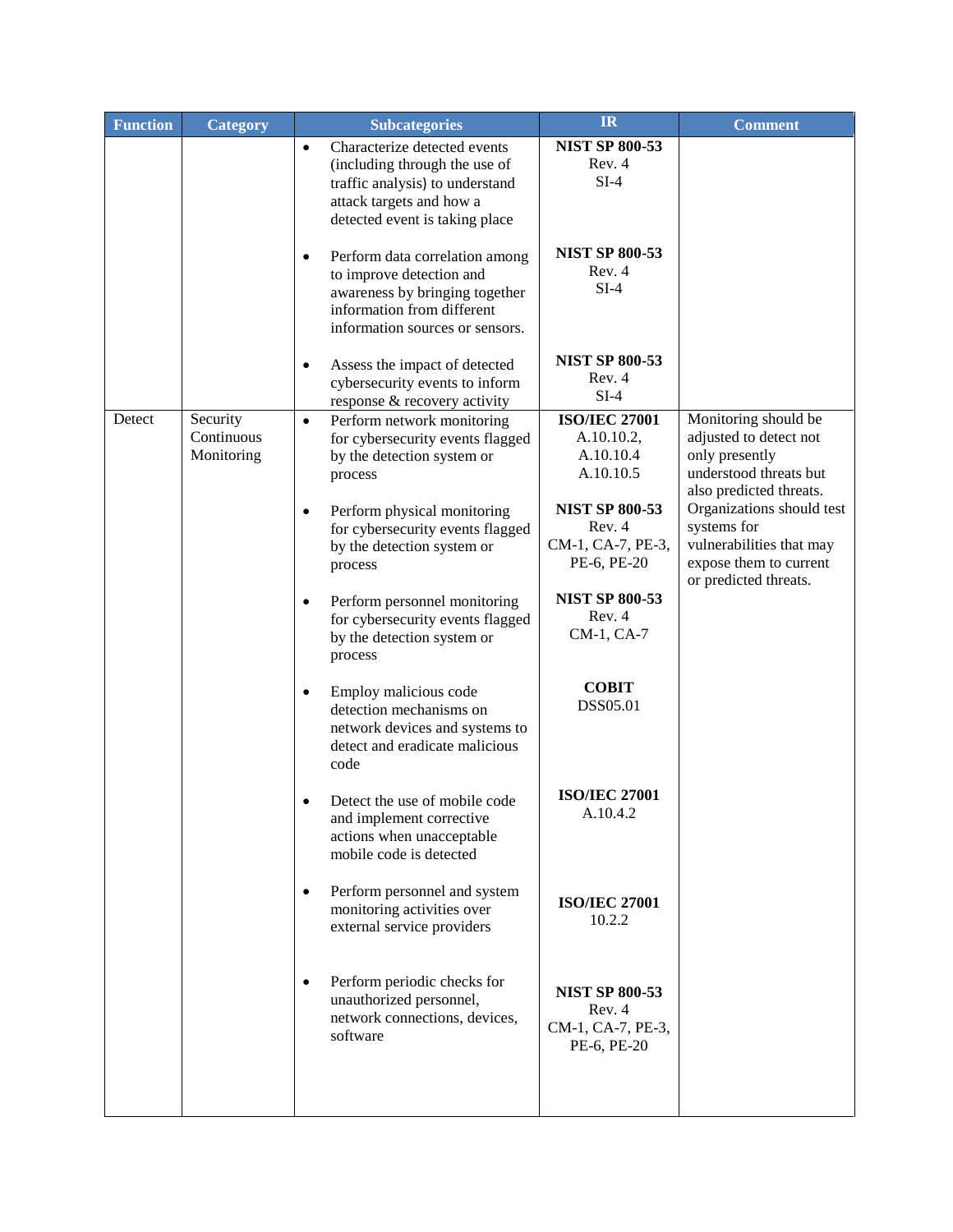| <b>Function</b> | <b>Category</b>      | <b>Subcategories</b>                                                                                                                       | $_{\rm IR}$                                              | <b>Comment</b>                                                                                                                                                  |
|-----------------|----------------------|--------------------------------------------------------------------------------------------------------------------------------------------|----------------------------------------------------------|-----------------------------------------------------------------------------------------------------------------------------------------------------------------|
|                 |                      | Perform periodic assessments<br>٠<br>to identify vulnerabilities that<br>could be exploited by<br>adversaries (aka Penetration<br>testing) | <b>NIST SP 800-53</b><br>Rev. 4<br>CM-1, CA-7            |                                                                                                                                                                 |
| Respond         | Mitigation           | Contain the incident<br>Eradicate the incident (includes)<br>٠<br>strengthening controls to<br>prevent incident recurrence)                | <b>ISO/IEC 27001</b><br>A.03.06<br>A.13.02.03            | It is crucial that incidents<br>be contained and<br>eradicated.<br>Organizations should be<br>prepared for both<br>existing threats and<br>anticipated threats. |
| Recover         | Recovery<br>Planning | Execute recover plan<br>٠                                                                                                                  | <b>ISO/IEC 27001</b><br>A.14.1.3<br>A.14.1.4<br>A.14.1.5 | Organizations should<br>have viable recovery<br>options for both<br>currently understood<br>threats and predicted<br>threats.                                   |

55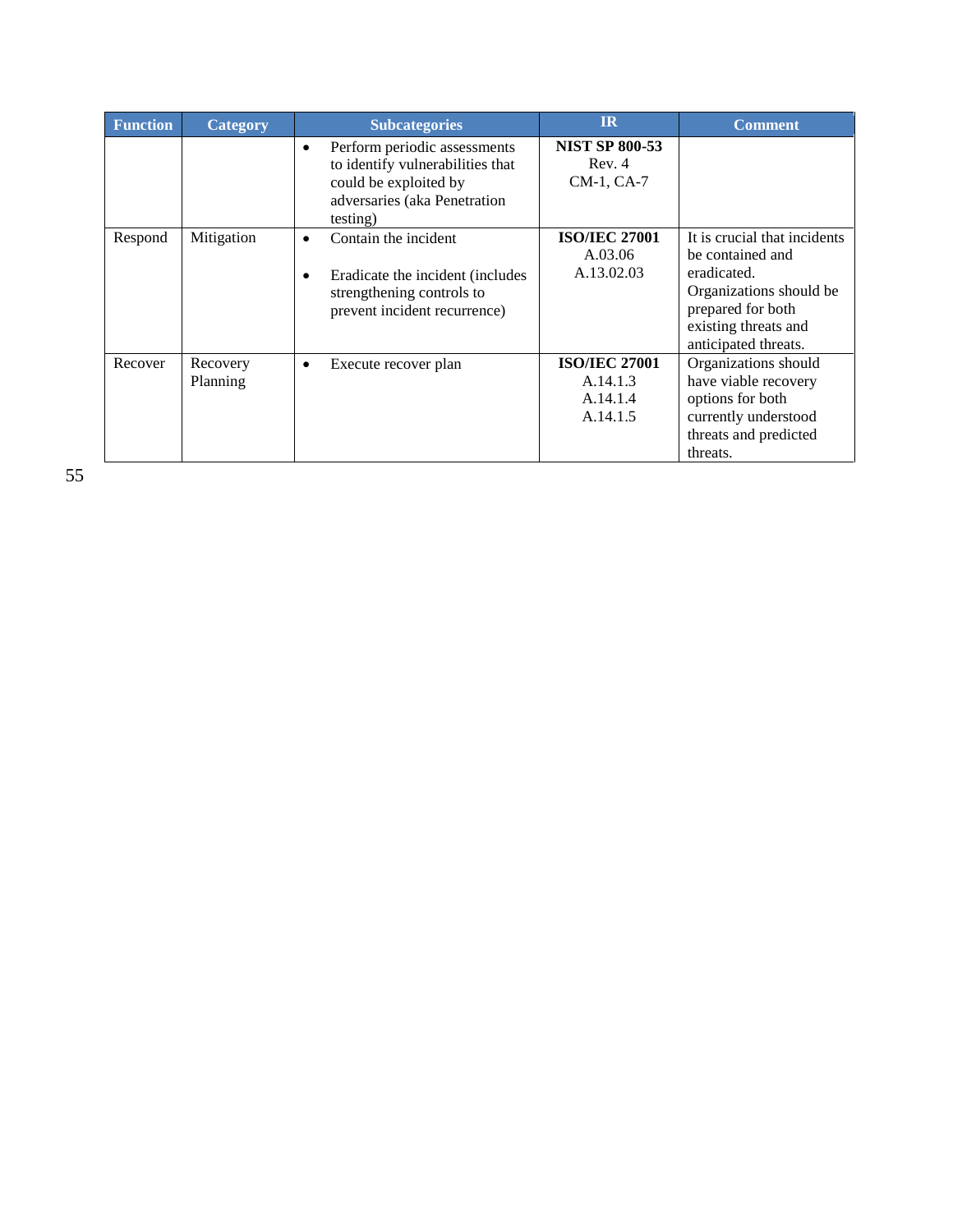## 56 Example 3: Mitigating Insider Threats

- 57 Insider threats present a significant danger to organizations. In many cases personnel may act as
- 58 a conduit for a cybersecurity attack. This may occur through the inadvertent installation of
- 59 malware, installation of unauthorized software, the loss of organizational assets, accidental data
- 60 exposure or loss, and other unintentional actions. Occasionally, organizational insiders may
- 61 actively seek to subvert an organization through corporate espionage or corporate sabotage. In
- 62 these cases an insider may pose a significant threat, particularly within critical infrastructure.
- 63

## 64 Threat Mitigation Profile: Insider Threat

| <b>Function</b> | <b>Category</b>     | <b>Subcategories</b>                                                                                                                                                                                                                                                                                                                                                                                                                                                                                                                                                     | IR                                                                                                                                     | <b>Comment</b>                                                                                                                                                                                                                                                                                                     |
|-----------------|---------------------|--------------------------------------------------------------------------------------------------------------------------------------------------------------------------------------------------------------------------------------------------------------------------------------------------------------------------------------------------------------------------------------------------------------------------------------------------------------------------------------------------------------------------------------------------------------------------|----------------------------------------------------------------------------------------------------------------------------------------|--------------------------------------------------------------------------------------------------------------------------------------------------------------------------------------------------------------------------------------------------------------------------------------------------------------------|
| Identify        | Asset<br>Management | Identify business value of<br>$\bullet$<br>workforce functions by role                                                                                                                                                                                                                                                                                                                                                                                                                                                                                                   | <b>NIST SP 800-53</b><br>Rev. 4<br>PM-11                                                                                               | Organizations should<br>have understanding of<br>current workforce, their<br>positions, and the assets<br>to which they have<br>access.                                                                                                                                                                            |
| Identify        | Governance          | Identify organizational<br>$\bullet$<br>information security policy<br>Identify information security<br>$\bullet$<br>roles & responsibility,<br>coordination<br>Identify legal/regulatory<br>$\bullet$<br>requirements                                                                                                                                                                                                                                                                                                                                                   | <b>COBIT</b><br>APO01.03,<br>EA01.01<br><b>ISO/IEC 27001</b><br>A.15.1.1                                                               | Organizations should<br>have understanding of<br>policies, procedures, and<br>requirements employees<br>must adhere to.<br>Organizations should<br>understand the lines of<br>communication<br>employees currently use<br>and may use in the<br>future, to include social<br>media, email, and mobile<br>networks. |
| Protect         | Access<br>Control   | Perform identity and credential<br>$\bullet$<br>management (including account<br>management, separation of<br>duties, etc.) for devices and<br>users<br>Enforce physical access control<br>$\bullet$<br>for buildings, stations,<br>substations, data centers, and<br>other locations that house<br>logical and virtual information<br>technology and operations<br>technology<br>Protect remote access to<br>$\bullet$<br>organizational networks to<br>include telework guidance,<br>mobile devices access<br>restrictions, and cloud<br>computing policies/procedures | <b>NIST SP 800-53</b><br>Rev. 4<br><b>AC</b> Family<br><b>COBIT</b><br>DSS01.04,<br>DSS05.05<br><b>ISO/IEC 27001</b><br>A.11.4, A.11.7 | Organizations should<br>monitor and maintain<br>constant control of<br>credentials, access to<br>facilities and assets, as<br>well as remote access to<br>assets. Furthermore,<br>organizations should<br>continue to search for<br>and mitigate the damage<br>caused by unknown<br>possible points of entry.      |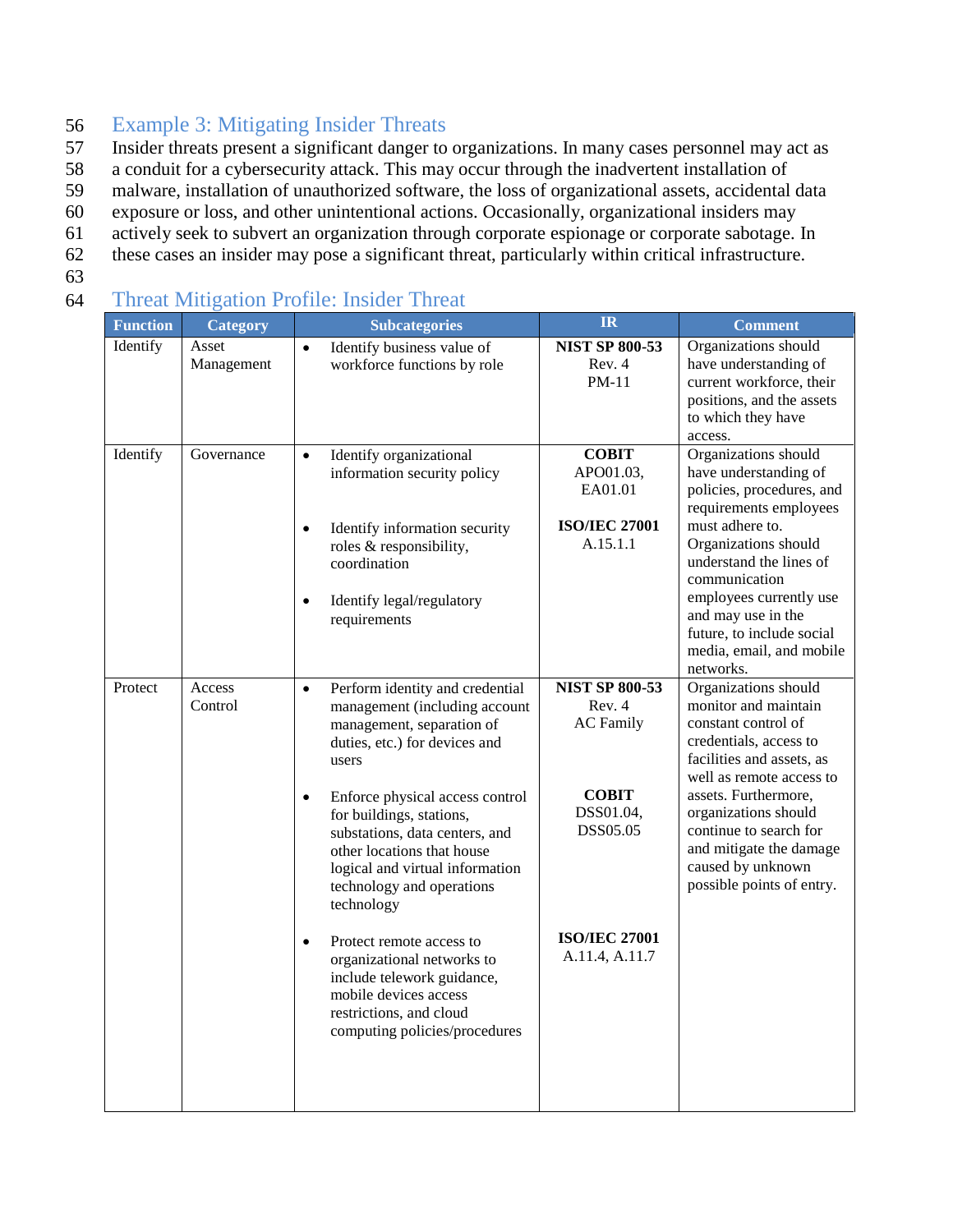| <b>Function</b> | <b>Category</b>           | <b>Subcategories</b>                                                                                                                                                                                                                   | <b>IR</b>                                  | <b>Comment</b>                                                                                                                                         |
|-----------------|---------------------------|----------------------------------------------------------------------------------------------------------------------------------------------------------------------------------------------------------------------------------------|--------------------------------------------|--------------------------------------------------------------------------------------------------------------------------------------------------------|
|                 |                           | Enforce access restrictions<br>$\bullet$<br>including implementation of<br>Attribute-/Role-based access<br>control, permission revocation,<br>network access control<br>technology                                                     | <b>ISO/IEC 27001</b><br>A.11.1.1           |                                                                                                                                                        |
|                 |                           | Protect network integrity by<br>$\bullet$<br>segregating<br>networks/implementing<br>enclaves                                                                                                                                          | <b>ISO/IEC 27001</b><br>A.10.1.4, A.11.4.5 |                                                                                                                                                        |
| Protect         | Awareness and<br>Training | Provide awareness and training<br>$\bullet$<br>that ensures that general users<br>understand roles &<br>responsibilities and act<br>accordingly                                                                                        | <b>COBIT</b><br>APO07.03,<br>BAI05.07      | Organizations should<br>have ongoing security<br>training that mirrors<br>current and potential<br>threats. Employees<br>should be trained to          |
|                 |                           | Provide awareness and training<br>$\bullet$<br>that ensures that privileged<br>users (e.g. system, network,<br>industrial control system,<br>database administrators)<br>understand roles &<br>responsibilities and act<br>accordingly | <b>ISO/IEC 27001</b><br>A.8.2.2            | identify misuse of assets.                                                                                                                             |
|                 |                           | Provide awareness and training<br>٠<br>that ensures that third-party<br>stakeholders (suppliers,<br>customers, partners) understand<br>roles & responsibilities and act<br>accordingly                                                 | <b>NIST SP 800-53</b><br>Rev. 4<br>$AT-3$  |                                                                                                                                                        |
|                 |                           | Provide awareness and training<br>٠<br>that ensures that senior<br>executives understand roles &<br>responsibilities and act<br>accordingly                                                                                            | CCS CSC 9                                  |                                                                                                                                                        |
|                 |                           | Provide awareness and training<br>$\bullet$<br>that ensures that physical and<br>information security personnel<br>understand roles &<br>responsibilities and act<br>accordingly                                                       | <b>ISO/IEC 27001</b><br>A.8.2.2            |                                                                                                                                                        |
| Protect         | Data Security             | Protect data (including physical<br>$\bullet$<br>records) during storage (aka<br>"data at rest") to achieve<br>confidentiality, integrity, and<br>availability goals                                                                   | <b>ISO/IEC 27001</b><br>A.15.1.3, A.15.1.4 | Organizations should<br>seek to protect<br>organizational data at<br>rest from both outside<br>threats and inside threats<br>in a manner that reflects |
|                 |                           | Protect data (including physical<br>٠<br>records) during transportation/<br>transmission (aka "data in                                                                                                                                 | <b>NIST SP 800-53</b><br>Rev. 4<br>$SC-8$  | current understanding of<br>the value of the<br>information.                                                                                           |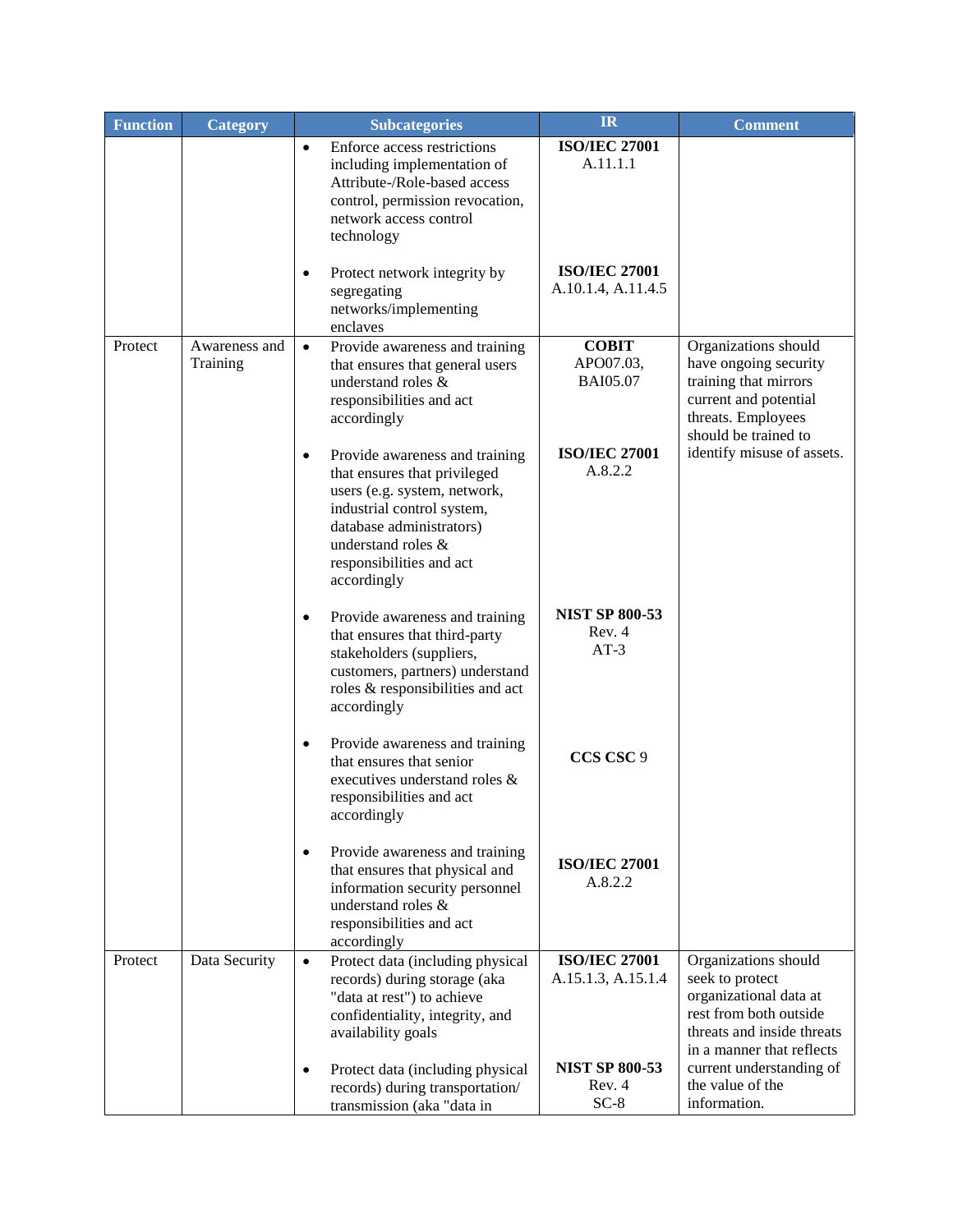| <b>Function</b> | <b>Category</b> | <b>Subcategories</b>                                                                                                                                                                                                                                           | <b>IR</b>                                          | <b>Comment</b> |
|-----------------|-----------------|----------------------------------------------------------------------------------------------------------------------------------------------------------------------------------------------------------------------------------------------------------------|----------------------------------------------------|----------------|
|                 |                 | motion") to achieve<br>confidentiality, integrity, and<br>availability goals                                                                                                                                                                                   |                                                    |                |
|                 |                 | Protect organizational property<br>$\bullet$<br>and information through the<br>formal management of asset<br>removal, transfers, and<br>disposition                                                                                                            | <b>ISO/IEC 27001</b><br>A.9.2.7                    |                |
|                 |                 | Protect availability of<br>$\bullet$<br>organizational facilities and<br>systems by ensuring adequate<br>capacity availability (physical<br>space, logical storage/memory<br>capacity)                                                                         | <b>ISO/IEC 27001</b><br>A.10.3.1                   |                |
|                 |                 | Protect confidentiality and<br>$\bullet$<br>integrity of organizational<br>information and records by<br>preventing intentional or<br>unintentional release of<br>information to an unauthorized<br>and/or untrusted environment<br>(information/data leakage) | CCS CSC 17                                         |                |
|                 |                 | Protect intellectual property in<br>$\bullet$<br>accordance with organizational<br>requirements                                                                                                                                                                | <b>ISO/IEC 27001</b><br>A.15.1.2                   |                |
|                 |                 | Reduce potential for abuse of<br>$\bullet$<br>authorized privileges by<br>eliminating unnecessary assets,<br>separation of duties procedures,<br>and least privilege requirements                                                                              | <b>NIST SP 800-53</b><br>Rev. 4<br>$AC-5$ , $AC-6$ |                |
|                 |                 | Establish separate development,<br>$\bullet$<br>testing, and operational<br>environments to protect<br>systems from<br>unplanned/unexpected events<br>related to development and<br>testing activities                                                         | <b>COBIT</b><br><b>BAI07.04</b>                    |                |
|                 |                 | Protect the privacy of<br>٠<br>individuals and personally<br>identifiable information (PII)<br>that is collected, used,<br>maintained, shared, and<br>disposed of by organizational<br>programs and systems                                                    | <b>ISO/IEC 27001</b><br>A.15.1.3                   |                |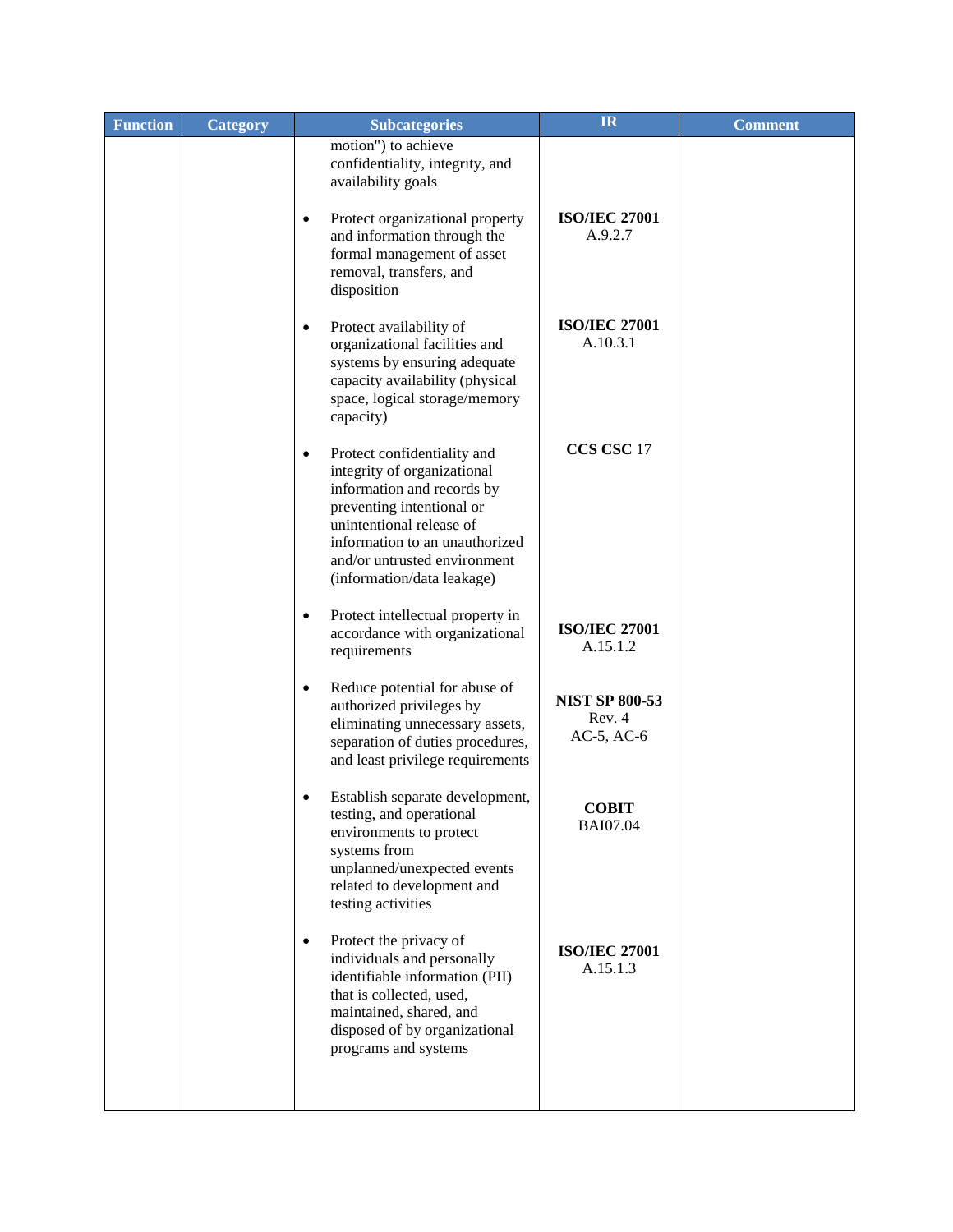| <b>Function</b> | <b>Category</b>             | <b>Subcategories</b>                                                                                                                                                                                                                                                                                                 | <b>IR</b>                                 | <b>Comment</b>                                                                                                                                                                                                                                                                                       |
|-----------------|-----------------------------|----------------------------------------------------------------------------------------------------------------------------------------------------------------------------------------------------------------------------------------------------------------------------------------------------------------------|-------------------------------------------|------------------------------------------------------------------------------------------------------------------------------------------------------------------------------------------------------------------------------------------------------------------------------------------------------|
| Protect         | Information<br>Protection   | Develop, document, and<br>$\bullet$<br>maintain under configuration                                                                                                                                                                                                                                                  | <b>NIST SP 800-53</b><br>Rev. 4           | Organizations should<br>have well-established                                                                                                                                                                                                                                                        |
|                 | Processes and<br>Procedures | control a current baseline<br>configuration of information<br>technology / operations<br>technology systems                                                                                                                                                                                                          | $CM-2$                                    | processes that address<br>the potential damage to<br>operations and business<br>that an insider threat may<br>cause. Processes must                                                                                                                                                                  |
|                 |                             | Develop, document, and<br>$\bullet$<br>maintain a System<br>Development Life Cycle<br>(including secure software<br>development and system<br>engineering and outsourced<br>software development<br>requirements)                                                                                                    | CCS CSC 6                                 | also exist to protect data<br>from insiders such as<br>limiting attack surfaces<br>and properly disposing<br>of assets. Processes<br>should also integrate<br>with human resources to<br>ensure that employees<br>are properly screened<br>and adhere to<br>organizational security<br>requirements. |
|                 |                             | Protect organizational<br>$\bullet$<br>information by conducting<br>backups that ensure appropriate<br>confidentiality, integrity, and<br>availability of backup<br>information, storing the<br>backed-up information<br>properly, and testing<br>periodically to ensure<br>recoverability of the<br>information     | <b>NIST SP 800-53</b><br>Rev. 4<br>$CP-9$ |                                                                                                                                                                                                                                                                                                      |
|                 |                             | Ensure appropriate<br>$\bullet$<br>environmental requirements are<br>met for personnel and<br>technology                                                                                                                                                                                                             | <b>COBIT</b><br>DSS01.04,<br>DSS05.05     |                                                                                                                                                                                                                                                                                                      |
|                 |                             | Destroy/dispose of assets (to<br>$\bullet$<br>include data destruction) in a<br>manner that prevents disclosure<br>of information to unauthorized<br>entities                                                                                                                                                        | <b>ISO/IEC 27001</b><br>9.2.6             |                                                                                                                                                                                                                                                                                                      |
|                 |                             | Achieve continued<br>$\bullet$<br>improvement (lessons learned,<br>best practices, feedback, etc.)                                                                                                                                                                                                                   | <b>COBIT</b><br>APO11.06,<br>DSS04.05     |                                                                                                                                                                                                                                                                                                      |
|                 |                             | Develop, document, and<br>$\bullet$<br>communicate response plans<br>(Business Continuity Plan(s),<br>Disaster Recovery Plan(s),<br>Incident Handling Plan(s) that<br>address purpose, scope, roles,<br>responsibilities, management<br>commitment, coordination<br>among organizational entities,<br>and compliance | <b>ISO/IEC 27001</b><br>A.14.1            |                                                                                                                                                                                                                                                                                                      |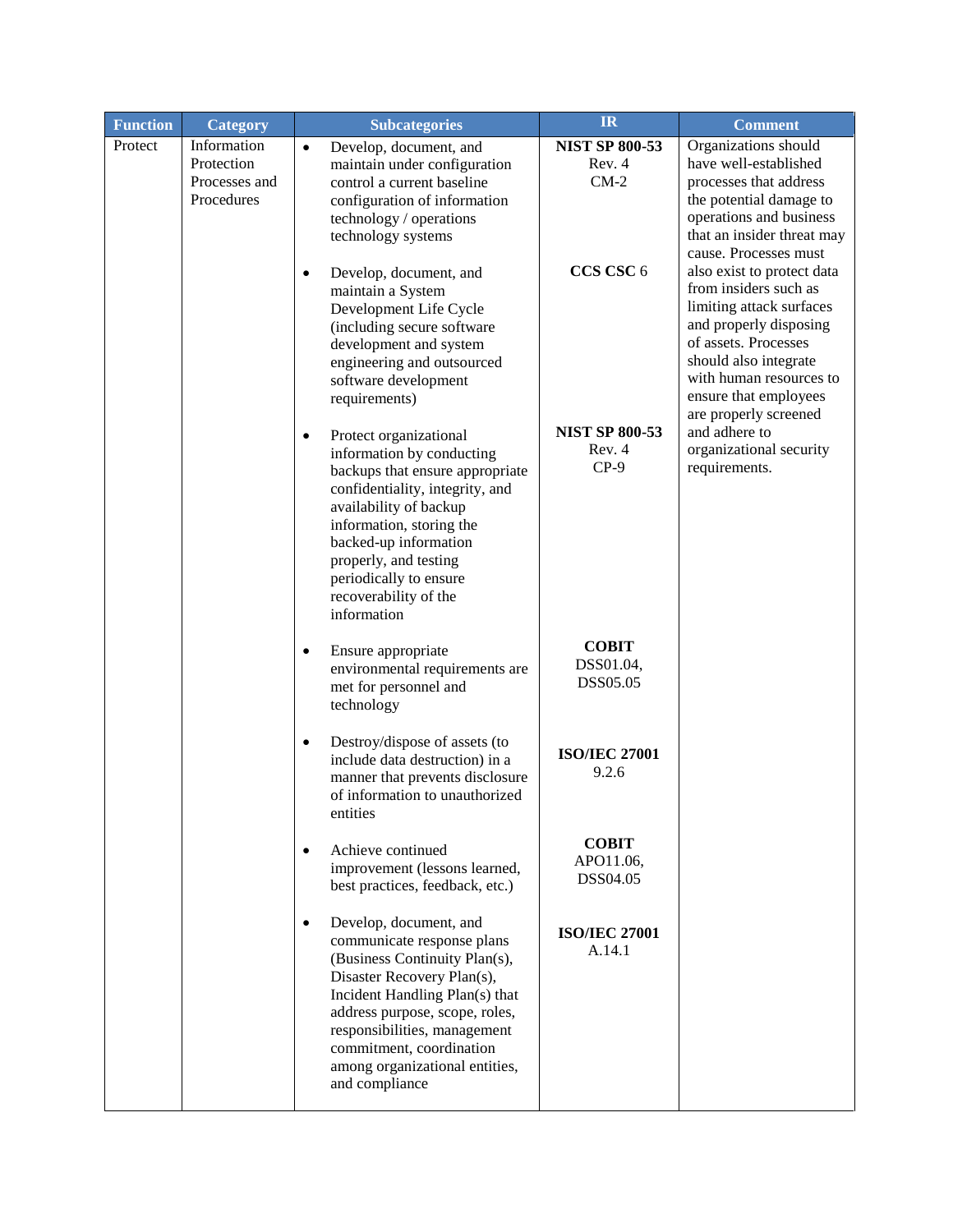| <b>Function</b> | <b>Category</b>          | <b>Subcategories</b>                                                                                                                                                                                                                                                                     | <b>IR</b>                                                                     | <b>Comment</b>                                                                                                           |
|-----------------|--------------------------|------------------------------------------------------------------------------------------------------------------------------------------------------------------------------------------------------------------------------------------------------------------------------------------|-------------------------------------------------------------------------------|--------------------------------------------------------------------------------------------------------------------------|
|                 |                          | Plan for what it takes to deliver<br>$\bullet$<br>critical infrastructure services<br>for which the organization is<br>responsible, including the<br>identification of dependencies<br>that might prevent delivery of<br>those services                                                  | <b>ISO/IEC 27001</b><br>9.2.2                                                 |                                                                                                                          |
|                 |                          | Integrate cybersecurity<br>$\bullet$<br>practices / procedures with<br>human resources management<br>(personnel screenings,<br>departures, transfers, etc.)                                                                                                                              | <b>COBIT</b><br>APO07.01,<br>APO07.02,<br>APO07.03,<br>APO07.04,<br>APO07.05, |                                                                                                                          |
| Protect         | Protective<br>Technology | Implement and maintain<br>$\bullet$<br>technology that enforces<br>policies to employ a deny-all,<br>permit-by-exception policy to<br>allow the execution of<br>authorized software programs<br>on organizational systems (i.e.,<br>Whitelisting of applications and<br>network traffic) | CCS CSC 6                                                                     | Organizations should<br>ensure continuous<br>security of applications,<br>networks, and devices<br>from insider threats. |
|                 |                          | Restrict the use of removable<br>$\bullet$<br>media (including writable<br>portable storage devices),<br>personally/externally owned<br>devices, and network accessible<br>media locations                                                                                               | <b>NIST SP 800-53</b><br>Rev. 4<br>$AC-19$                                    |                                                                                                                          |
|                 |                          | Determine, document, and<br>$\bullet$<br>implement physical and logical<br>system audit and log records in<br>accordance with organizational<br>auditing policy                                                                                                                          | CCS CSC 14                                                                    |                                                                                                                          |
|                 |                          | Protect wireless network<br>security including monitoring<br>for unauthorized<br>devices/networks, processes for<br>authorization and<br>authentication for wireless<br>networks, adequate encryption<br>to protect information<br>transmitted wirelessly                                | <b>ISO/IEC 27001</b><br>10.10.2                                               |                                                                                                                          |
|                 |                          | Protect operational technology<br>$\bullet$<br>(to include ICS, SCADA, DCS)                                                                                                                                                                                                              | <b>COBIT</b><br>APO13.01,<br><b>BAI03.02</b>                                  |                                                                                                                          |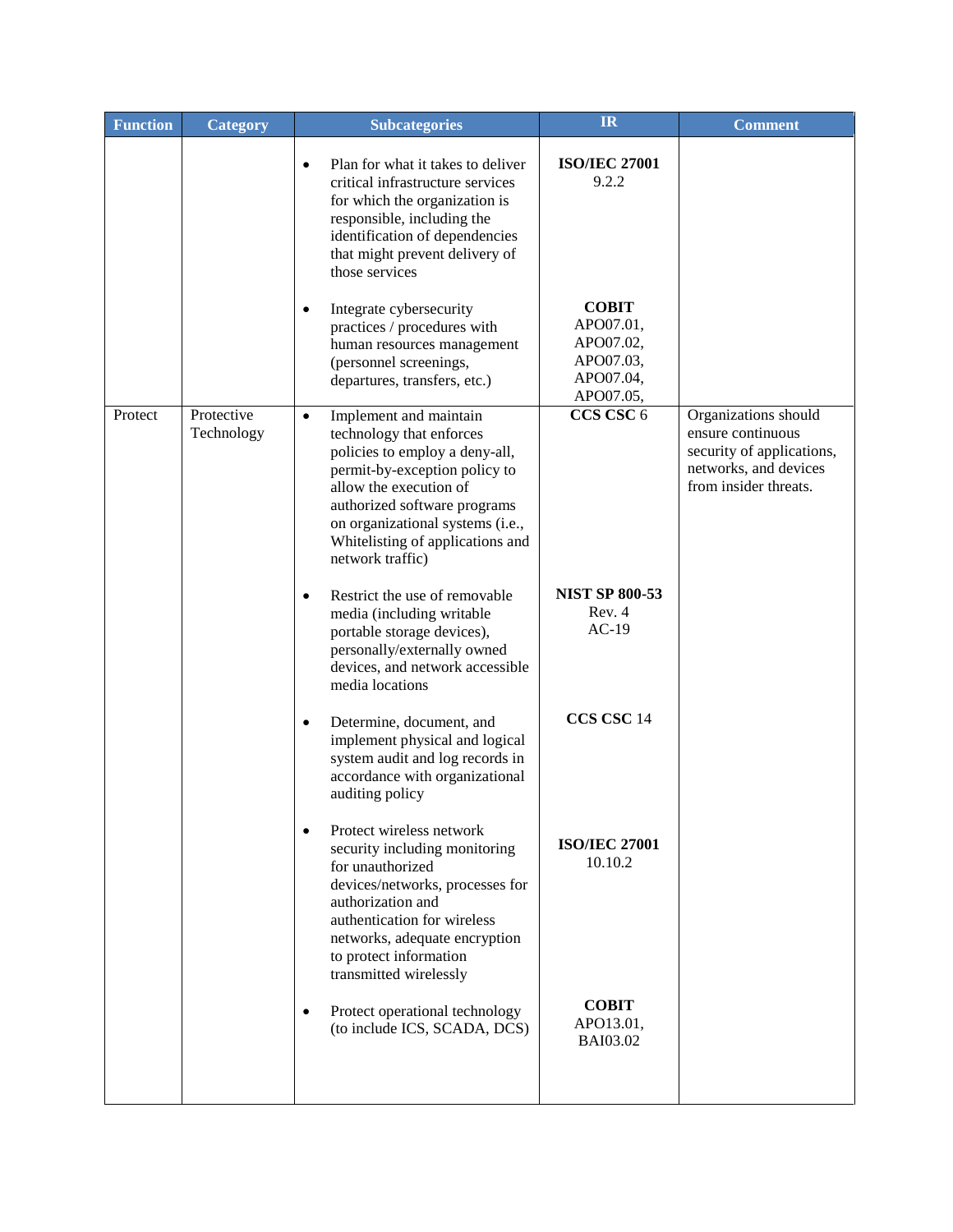| <b>Function</b> | <b>Category</b>                      | <b>Subcategories</b>                                                                                                                                                        | IR                                                                  | <b>Comment</b>                                                                                                   |
|-----------------|--------------------------------------|-----------------------------------------------------------------------------------------------------------------------------------------------------------------------------|---------------------------------------------------------------------|------------------------------------------------------------------------------------------------------------------|
| Detect          | Anomalies and<br>Events              | Identify and determine normal<br>organizational behaviors and<br>expected data flow of<br>personnel, operations<br>technology, and information<br>systems                   | <b>NIST SP 800-53</b><br>Rev. 4<br>$SI-4$<br>$AT-3$<br>$CM-2$       | Organizations should<br>assess anomalies within<br>the organizational<br>network.                                |
|                 |                                      | Characterize detected events<br>$\bullet$<br>(including through the use of<br>traffic analysis) to understand<br>attack targets and how a<br>detected event is taking place | <b>NIST SP 800-53</b><br>Rev. 4<br>$SI-4$                           |                                                                                                                  |
|                 |                                      | Perform data correlation among<br>$\bullet$<br>to improve detection and<br>awareness by bringing together<br>information from different<br>information sources or sensors.  | <b>NIST SP 800-53</b><br>Rev. 4<br>$SI-4$                           |                                                                                                                  |
|                 |                                      | Assess the impact of detected<br>$\bullet$<br>cybersecurity events to inform<br>response & recovery activity                                                                | <b>NIST SP 800-53</b><br>Rev. 4<br>$SI -4$                          |                                                                                                                  |
| Detect          | Security<br>Continuous<br>Monitoring | Perform network monitoring<br>$\bullet$<br>for cybersecurity events flagged<br>by the detection system or<br>process                                                        | <b>ISO/IEC 27001</b><br>A.10.10.2,<br>A.10.10.4,<br>A.10.10.5       | Organizations should<br>have ongoing monitoring<br>of assets to include<br>employee interactions<br>with assets. |
|                 |                                      | Perform physical monitoring<br>$\bullet$<br>for cybersecurity events flagged<br>by the detection system or<br>process                                                       | <b>NIST SP 800-53</b><br>Rev. 4<br>CM-1, CA-7, PE-3,<br>PE-6, PE-20 |                                                                                                                  |
|                 |                                      | Perform personnel monitoring<br>$\bullet$<br>for cybersecurity events flagged<br>by the detection system or<br>process                                                      | <b>NIST SP 800-53</b><br>Rev. 4<br>CM-1, CA-7                       |                                                                                                                  |
|                 |                                      | Employ malicious code<br>detection mechanisms on<br>network devices and systems to<br>detect and eradicate malicious<br>code                                                | <b>COBIT</b><br>DSS05.01                                            |                                                                                                                  |
|                 |                                      | Detect the use of mobile code<br>$\bullet$<br>and implement corrective<br>actions when unacceptable<br>mobile code is detected                                              | <b>ISO/IEC 27001</b><br>A.10.4.2                                    |                                                                                                                  |
|                 |                                      | Perform personnel and system<br>$\bullet$<br>monitoring activities over<br>external service providers                                                                       | <b>ISO/IEC 27001</b><br>10.2.2                                      |                                                                                                                  |
|                 |                                      |                                                                                                                                                                             |                                                                     |                                                                                                                  |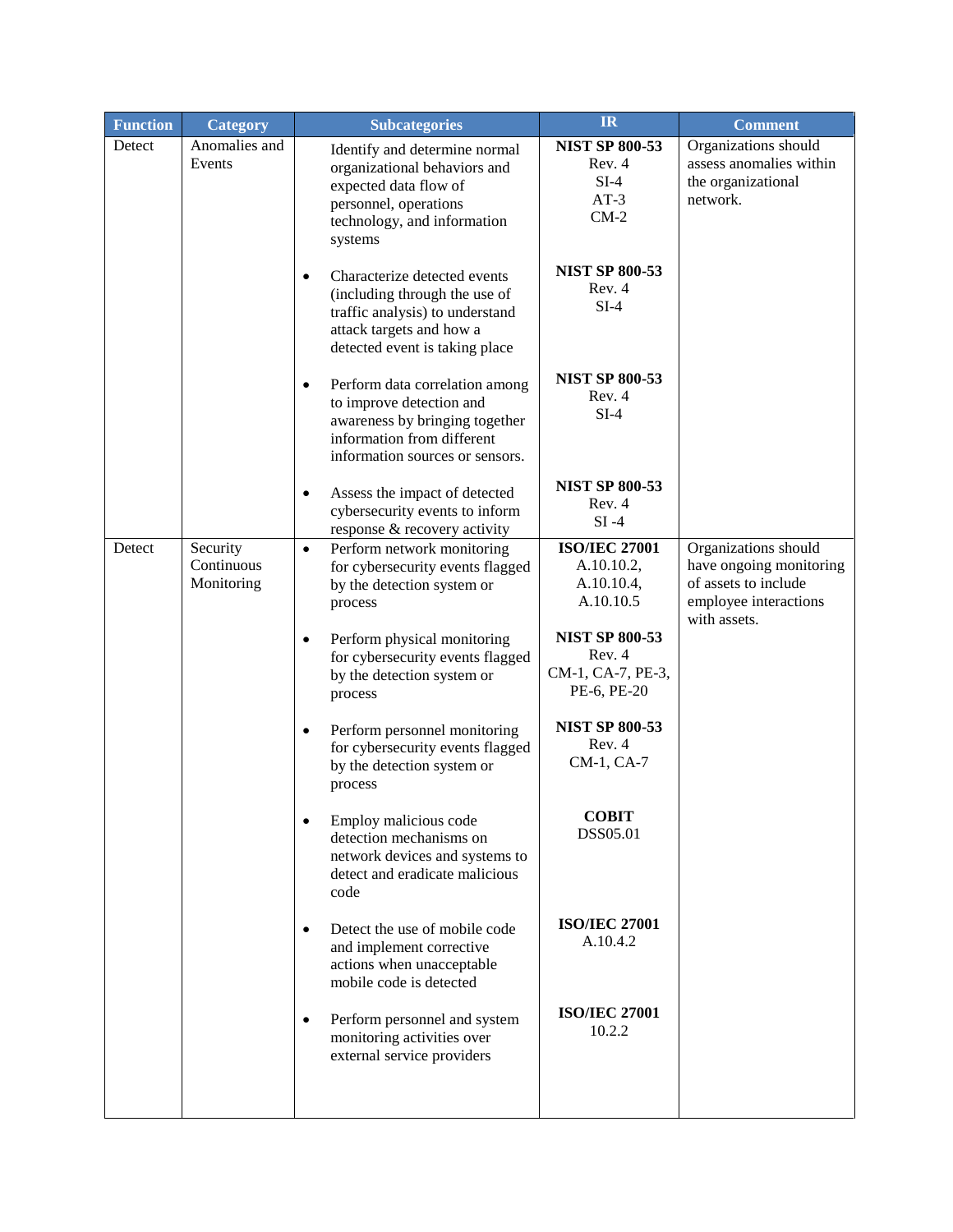| <b>Function</b> | <b>Category</b> | <b>Subcategories</b>                                        | IR                                 | <b>Comment</b>                                    |
|-----------------|-----------------|-------------------------------------------------------------|------------------------------------|---------------------------------------------------|
|                 |                 | Perform periodic checks for<br>$\bullet$                    | <b>NIST SP 800-53</b>              |                                                   |
|                 |                 | unauthorized personnel,                                     | Rev. 4                             |                                                   |
|                 |                 | network connections, devices,                               | CM-1, CA-7, PE-3,                  |                                                   |
|                 |                 | software                                                    | PE-6, PE-20                        |                                                   |
|                 |                 |                                                             |                                    |                                                   |
|                 |                 | Perform periodic assessments<br>$\bullet$                   | <b>NIST SP 800-53</b><br>Rev. 4    |                                                   |
|                 |                 | to identify vulnerabilities that<br>could be exploited by   | CM-1, CA-7                         |                                                   |
|                 |                 | adversaries (aka Penetration                                |                                    |                                                   |
|                 |                 | testing)                                                    |                                    |                                                   |
| Detect          | Detection       | Ensure accountability by<br>$\bullet$                       | <b>ISO/IEC 27001</b>               | Organizations should                              |
|                 | Processes       | establishing organizational                                 | A.10.4.2                           | establish roles,                                  |
|                 |                 | roles, responsibilities for event                           |                                    | responsibilities, and                             |
|                 |                 | detection and response                                      |                                    | privileges for employees.                         |
|                 |                 |                                                             |                                    | They should also ensure                           |
|                 |                 | Perform policy compliance and<br>$\bullet$                  | <b>ISO/IEC 27001</b>               | employees adhere to                               |
|                 |                 | enforcement for detect                                      | A.10.2.2                           | organizational policies.                          |
|                 |                 | activities (internal, external                              |                                    | Organizations should<br>conduct testing to ensure |
|                 |                 | constraints)                                                | <b>NIST SP 800-53</b>              | employees are adhering                            |
|                 |                 | Conduct exercises (e.g.,<br>$\bullet$                       | Rev. 4                             | to policies and                                   |
|                 |                 | tabletop exercises) to ensure                               | CM-1, CA-7, PE-3,                  | procedures, and that new                          |
|                 |                 | that staff understand                                       | PE-6, PE-20                        | methods of accessing                              |
|                 |                 | roles/responsibilities and to                               |                                    | and communicating                                 |
|                 |                 | help provide quality assurance                              |                                    | organizational data are                           |
|                 |                 | of planned processes                                        |                                    | found and controlled.                             |
|                 |                 |                                                             |                                    |                                                   |
|                 |                 | Communicate and coordinate<br>$\bullet$                     |                                    |                                                   |
|                 |                 | cybersecurity event information                             |                                    |                                                   |
|                 |                 | among appropriate parties                                   | <b>ISO/IEC 27001</b>               | Organizations should                              |
| Respond         | Analyze         | Conduct an impact assessment<br>$\bullet$<br>(damage/scope) | A.06.02.01                         | conduct a thorough                                |
|                 |                 |                                                             |                                    | analysis to better                                |
|                 |                 | Perform forensics<br>$\bullet$                              | <b>ISO/IEC 27001</b>               | understand the impact of                          |
|                 |                 |                                                             | A.13.02.02                         | insider threat incidents,                         |
|                 |                 |                                                             | A.13.02.03                         | to help prepare for                               |
|                 |                 |                                                             |                                    | recovery efforts, and to                          |
|                 |                 | Classify the incident                                       | <b>ISO/IEC 27001</b>               | craft an effective                                |
|                 |                 |                                                             | A.13.0                             | containment and                                   |
|                 |                 |                                                             | A.13.02                            | eradication strategy.                             |
|                 |                 |                                                             | A.03.06                            |                                                   |
| Respond         | Mitigation      | Contain the incident<br>$\bullet$                           | A.07.4.2.1<br><b>ISO/IEC 27001</b> | Organizations should                              |
|                 |                 | Eradicate the incident (includes<br>$\bullet$               | A.03.06                            | implement the steps                               |
|                 |                 | strengthening controls to                                   | A.13.02.03                         | necessary to manage the                           |
|                 |                 | prevent incident recurrence)                                |                                    | insider threat incident                           |
|                 |                 |                                                             |                                    | and engage law                                    |
|                 |                 |                                                             |                                    | enforcement, as needed,                           |
|                 |                 |                                                             |                                    | to ensure that the threat                         |
|                 |                 |                                                             |                                    | is contained and                                  |
|                 |                 |                                                             |                                    | eradicated.                                       |
| Respond         | Improvements    | Incorporate lessons learned into<br>$\bullet$               | <b>ISO/IEC 27001</b>               | Organizations should<br>document the lessons      |
|                 |                 | plans                                                       | A.13.02.02                         | learned from insider                              |
|                 |                 |                                                             |                                    |                                                   |